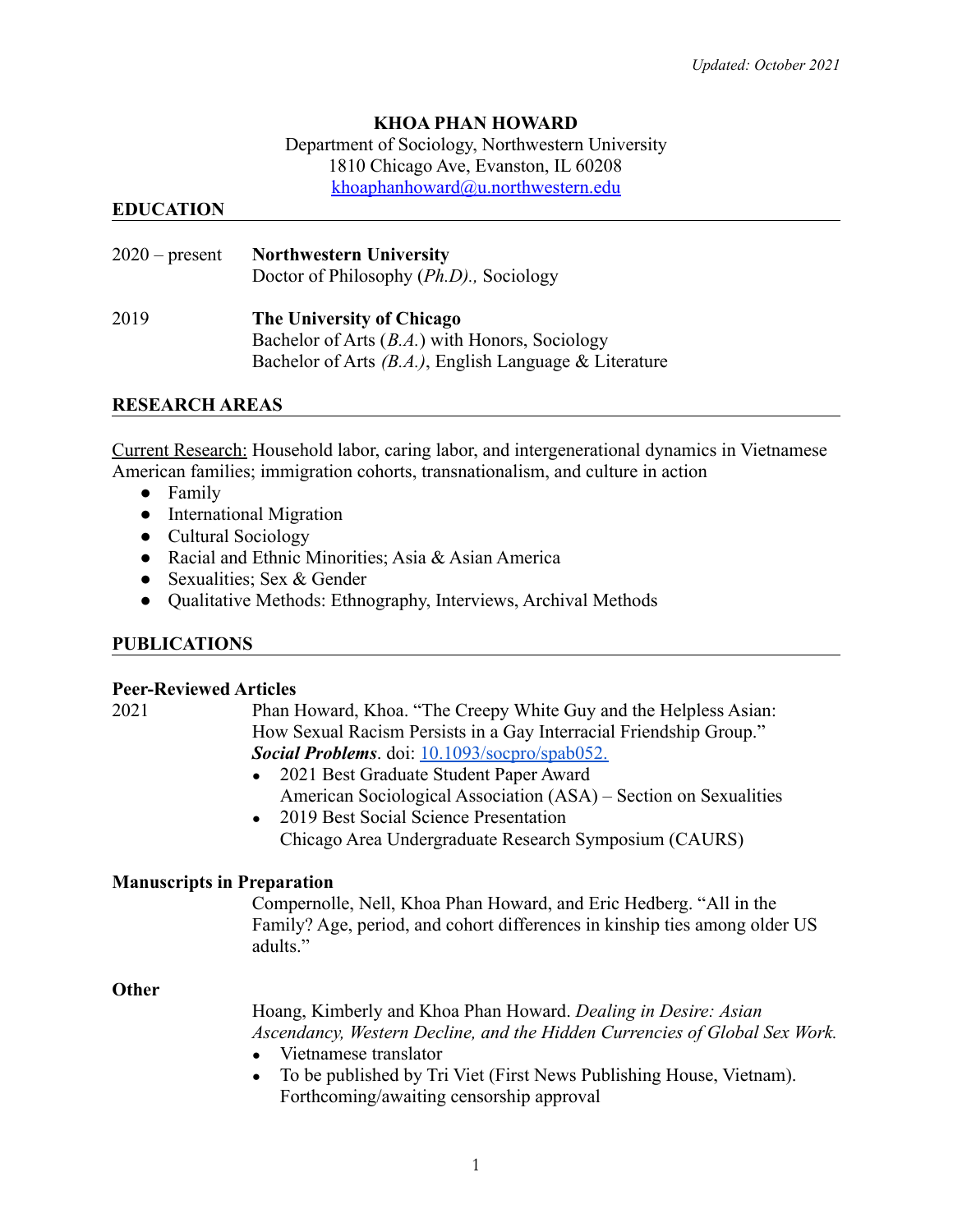# **AWARDS AND FUNDING**

## **Awards**

| 2021               | <b>Best Graduate Student Paper Award</b><br>Sociology of Sexualities Section, American Sociological Association (ASA) |                          |
|--------------------|-----------------------------------------------------------------------------------------------------------------------|--------------------------|
| 2019               | <b>Best Social Science Presentation</b>                                                                               |                          |
|                    | Chicago Area Undergraduate Research Symposium (CAURS)                                                                 |                          |
| 2018               | <b>Student Marshal</b>                                                                                                |                          |
|                    | University of Chicago                                                                                                 |                          |
| <b>Fellowships</b> |                                                                                                                       |                          |
| 2020               | <b>Mellon Fellow in Gender &amp; Sexuality Studies</b>                                                                | \$2,500                  |
|                    | Gender & Sexuality Studies Program, Northwestern University                                                           |                          |
| $2020 - 2025$      | <b>Northwestern Sociology Doctoral Fellowship</b>                                                                     | full tuition and stipend |
|                    | Department of Sociology, Northwestern University                                                                      |                          |
| $2015 - 2019$      | <b>Neubauer Family International Student Fellowship</b>                                                               | full tuition             |
|                    | University of Chicago                                                                                                 |                          |
| <b>Grants</b>      |                                                                                                                       |                          |
| 2021               | <b>Second Year Paper Research Fund</b>                                                                                | \$350                    |
|                    | Sociology Department, Northwestern University                                                                         |                          |
| 2019               | <b>Dean's Fund</b>                                                                                                    | \$1,500                  |
|                    | University of Chicago                                                                                                 |                          |
| 2018               | Kane Fellowship for American History Research                                                                         | \$4,000                  |
|                    | University of Chicago Law School                                                                                      |                          |
| 2018               | <b>Summer College Institute Research Grant</b>                                                                        | \$2,500                  |
|                    | Neubauer Collegium, University of Chicago                                                                             |                          |
| 2017               | <b>Summer Links Internship Grant</b>                                                                                  | \$4,000                  |
|                    | University Community Service Center, University of Chicago                                                            |                          |
| 2017               | <b>Summer International Travel Grant (declined)</b>                                                                   | \$5,000                  |
|                    | University of Chicago                                                                                                 |                          |
| 2016               | <b>Metcalf Internship Grant</b>                                                                                       | \$5,000                  |
|                    | University of Chicago                                                                                                 |                          |

## **PRESENTATIONS**

| 2021          | "All in the Family? Age, period, and cohort differences in kinship ties<br>among older US adults" (with Nell Compernolle and Eric Hedberg)<br>• The Gerontological Society of America, Annual Scientific Meeting,<br>November 2021<br>• Demography Workshop, NORC/UChicago Sociology, February 2020 |
|---------------|-----------------------------------------------------------------------------------------------------------------------------------------------------------------------------------------------------------------------------------------------------------------------------------------------------|
| $2018 - 2020$ | "The Creepy White Guy and the Helpless Asian: How Sexual Racism<br>Persists in a Gay Interracial Friendship Group"<br>• Prof. Kristen Schilt Working Group, UChicago Sociology, June 2020<br>Queer Revolt Conference, DePaul University, May 2019                                                   |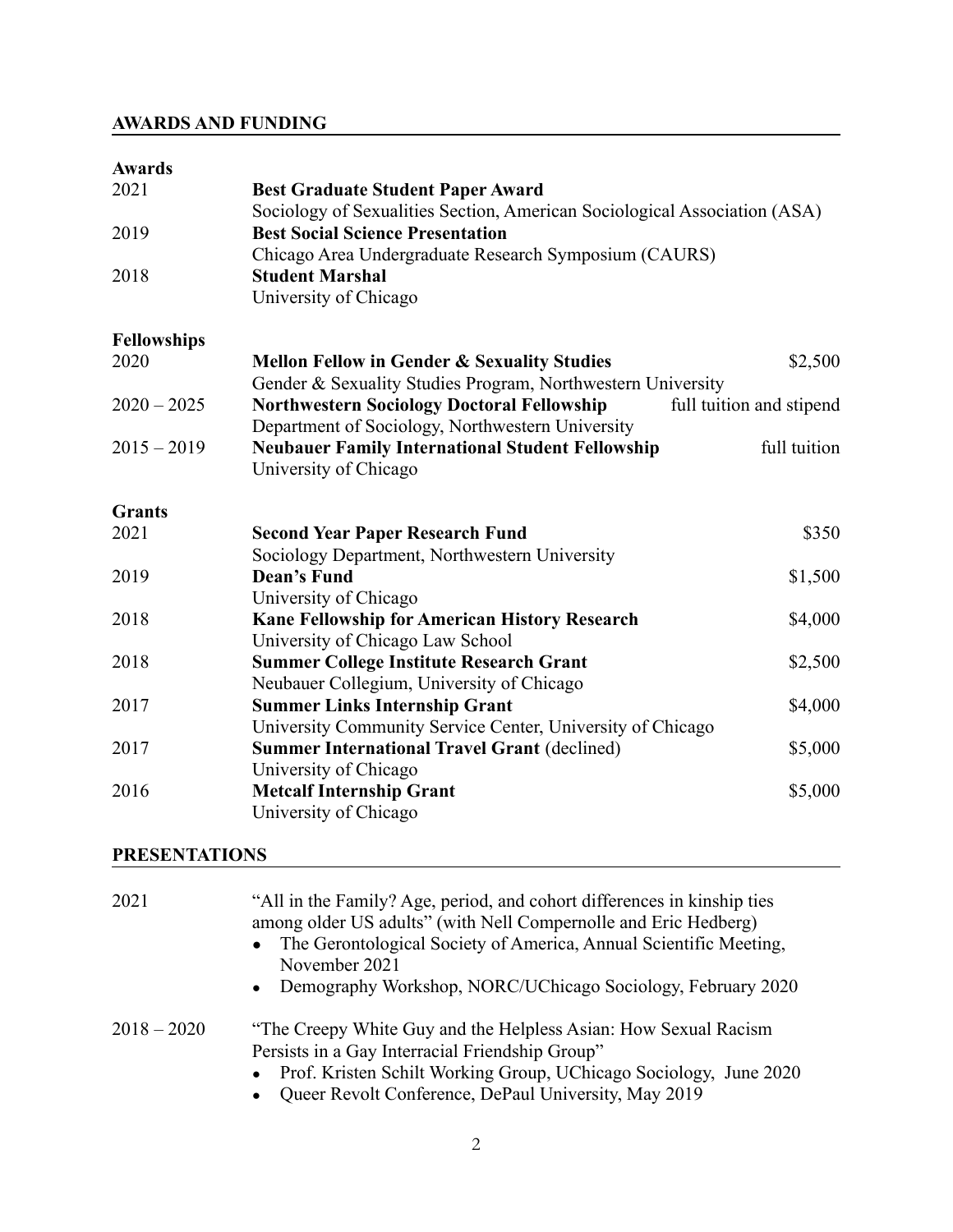- Chicago Area Undergraduate Research Symposium (CAURS), April 2019
- Summer College Institute, Neubauer Collegium for Culture and Society, UChicago, September 2018

### **TEACHING EXPERIENCE**

| 2021 (Fall)     | <b>Population Dynamics</b><br>Teaching Assistant (Prof. Christine Percheski) |
|-----------------|------------------------------------------------------------------------------|
| $2021$ (Spring) | Introduction to Sociology<br>Teaching Assistant (Prof. David Schieber)       |
|                 |                                                                              |

#### **SERVICE**

### **Discipline**

| $2021 - 2022$ | Co-chair, Sociology of Sexualities Section Roundtables       |
|---------------|--------------------------------------------------------------|
|               | American Sociological Association (ASA), 2022 Annual Meeting |

#### **Journal Reviews**

*American Journal of Sociology*

#### **Northwestern University**

| 2022          | Graduate Student Representative, Undergraduate Affairs Committee |
|---------------|------------------------------------------------------------------|
| 2022          | Graduate Student Representative, Graduate Admissions Committee   |
| $2021 - 2022$ | Student Coordinator, Ethnography Workshop                        |
| $2020 - 2021$ | Student Coordinator, Department Colloquium                       |
|               |                                                                  |

#### **University of Chicago & NORC**

2018 – 2019 Student Coordinator, Demography Workshop

## **PROFESSIONAL EXPERIENCE**

#### **Research Assistantships**

#### 2017 – 2020 **National Opinion Research Center (NORC)**

# **Chicago, IL**

- Co-write paper with Dr. Nell Compernolle and Dr. Eric Hedberg on older adults' social networks
- Tested survey questions and cleaned data for NSHAP [\(National Social,](https://www.nia.nih.gov/research/resource/national-social-life-health-and-aging-project-nshap) [Health, and Aging Project\)](https://www.nia.nih.gov/research/resource/national-social-life-health-and-aging-project-nshap)
- Assisted Prof. Kristen Schilt with NLAP (National LGBT Aging Project) funding proposal
- Additional projects: **[SEEDS](https://www.norc.org/Research/Projects/Pages/norc-rainin-foundation-early-childhood-collaboration.aspx)**, [PrEP Diffusion Intervention](https://www.norc.org/Research/Projects/Pages/context-matters-community-factors-in-the-sustainable-health-center-implementation-prep-pilot-study.aspx) Project